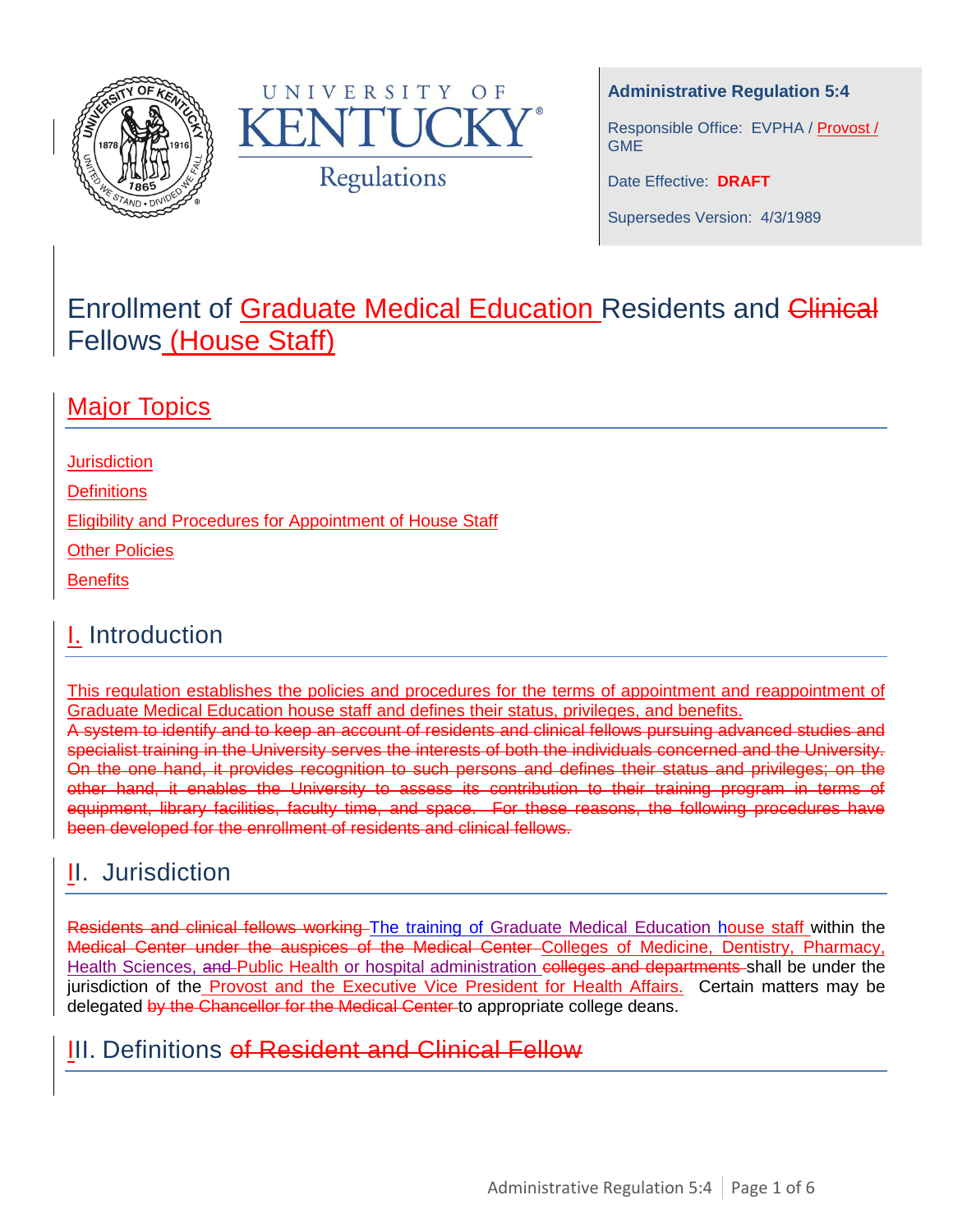#### A. House Staff

House staff is a collective term that includes residents and fellows (also called subspecialty residents) who are enrolled in a Graduate Medical Education program. An individual member of the house staff may also be referred to as a house staff member or house officer.

House staff are students in the employ of the University who are enrolled and regularly attending classes within the meaning of "student services" as such term is used in that certain Agreement between the Federal Security Administrator and the Commonwealth of Kentucky dated to be effective January 1, 1951, as same has been amended from time to time, whereby the insurance system established by Title II of the Social Security Act was extended to employees of the Commonwealth in accordance with section 218 of the Social Security Act and Senate Bill No. 1, 1951 Extraordinary Session of the General Assembly of the Commonwealth of Kentucky.

A house staff member does not include an individual with a professional or doctoral degree who is engaged in training or research in a basic science department of a health care college or who is pursuing full-time research in a clinical department of a health care college without clinical responsibilities. However, a house staff member may be assigned for training or research in basic sciences departments as part of an approved Program.

#### BA.Resident

Resident means Aan individual with a recognized professional degree in one of the health professions who is engaged in postgraduate training, in the individual's field, in University *Hhospitals* or one of theits affiliated participating sites. medical facilities. In physician specialties, a first-year resident is sometimes referred to as an intern.

#### CB. Clinical Fellow

Fellow means aAn individual with a recognized professional degree and prerequisite training doctorate in one of the health professions, who is engaged in advanced training and research in University Hhospitals or one of itsthe affiliated participating sites. medical facilities. The training program is designed specifically for the needs of the trainee, and may or may not include assignments similar or identical to others in the trainee's field.

### D. Program

Program means a structured educational experience in graduate medical education designed to conform to the requirements of a particular specialty or subspecialty, the satisfactory completion of which may result in eligibility for board certification. Other programs may be considered on a case-bycase basis to determine whether their trainees will be included on the Graduate Medical Education rolls in accordance with Graduate Medical Education Committee policy and procedures.

#### E. Program Director

Program director means the individual designated with authority and accountability for the operation of the residency or fellowship training program.

### <span id="page-1-0"></span>HIV. Eligibility and Procedures for Appointment ofas House StaffEnrollment as Resident or Clinical Fellow

A. Eligibility

To be eligible for appointment as house staff, the individual shall: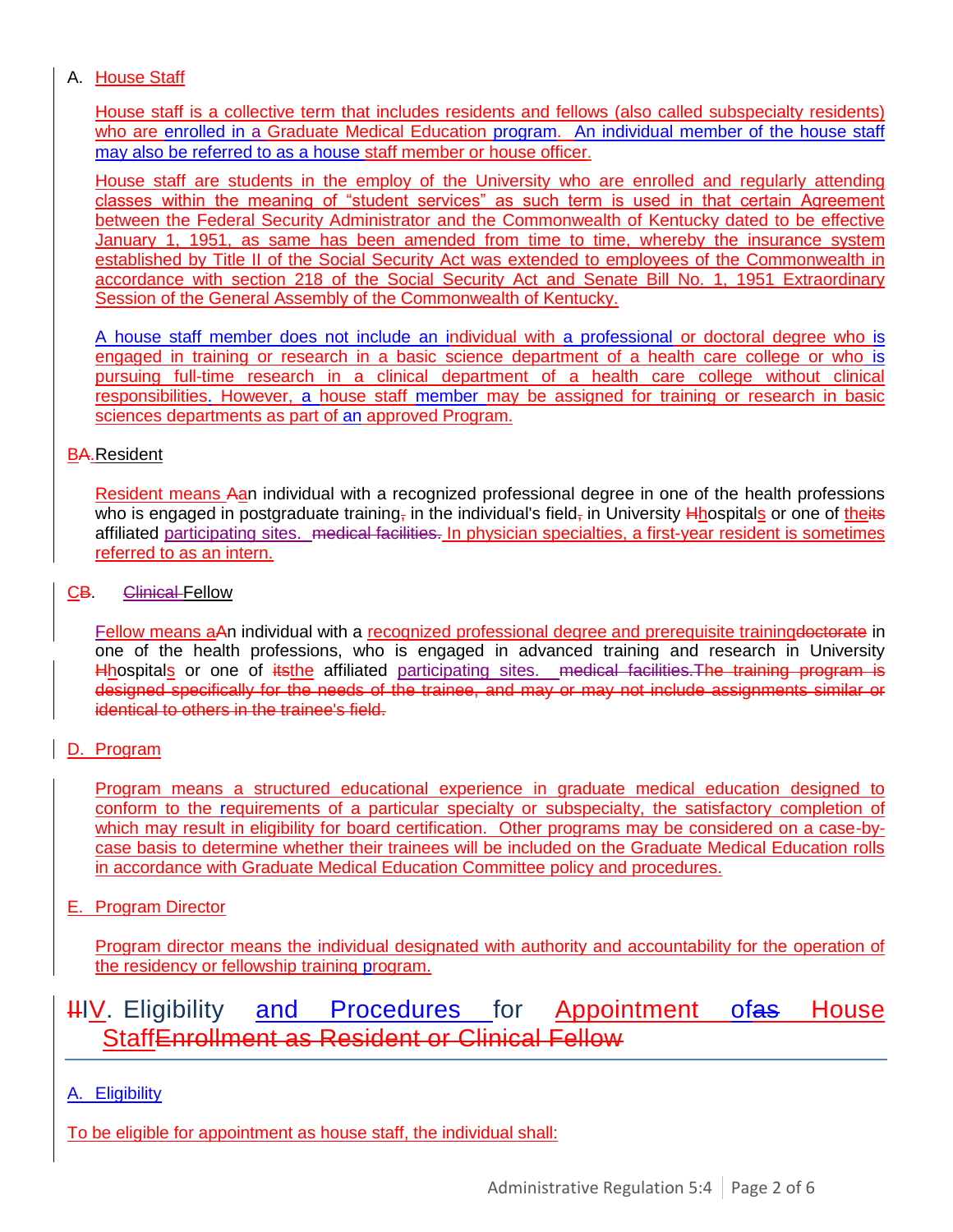1. A. Have Ssatisfactorily completedion of all prerequisite requirements as approved by the health care college or hospital administration, and possession a professional degree or its equivalent applicable to the program in question, such as the M.D., D.O., D.M.D., D.D.S., or Pharm.D., Master of Health Hospital Administration\*, Master of Divinity\*, Doctor of Optometry, or Master of Science\*Ph.D. in Nursing or D.N.S.

\*Note: Appointment may precede award of professional degree as permitted by the accrediting body or the Program and approved by the Graduate Medical Education Committee.

2B. Be Ppursuingt of any a program of graduate medical postgraduate clinical education for in which the health care college faculty, -or-healthcare providers or healthcare administrators Medical Center staff assumes responsibility and which takes place in University **Hhospitals or in one of theits affiliated** participating sitesmedical facilities.

#### B. Procedures

1. Each resident or fellow house staff member is under the supervision of an educational unitacademic department-in the Colleges of Medicine, Dentistry, Pharmacy, Health Sciences, Public Health or hospital administration Medical Center. This educational unitelepartment, subject to the policies and procedures of the appropriate college, *ishas the responsibleility* for the content, length, and evaluation of the training and research experience of the individual, in accordance with applicable accrediting body requirements and subject to oversight from the Graduate Medical Education Committee.

- C. Not included in this category are individuals with the M.D., D.M.D., or other doctoral degrees who are engaged in training and/or research in the basic sciences departments or who are pursuing fulltime research in clinical departments without clinical responsibilities. However, residents and clinical fellows may be assigned for training and/or research in basic sciences departments on a full-time basis as part of their approved program.
- 2. Recommendations for the appointment and reappointment of house staff shall be initiated by the supervising educational unit through the applicable program director. The procedure for application for residency or fellowship shall comply with the policies and procedures of the appropriate college, applicable accrediting body requirements and requirements approved by the Graduate Medical Education Committee.
- 3. Appointments and reappointments are contingent upon review of credentials of the applicant, confirmation that applicable requirements have been met, and acceptable progress in the program is made. The appointment and reappointment of house staff are the responsibility of the Associate Dean for Graduate Medical Education, based on the recommendation of the applicable program director.

4. An appeal of a reappointment decision is governed by A.R. 5:5 Grievance Procedures for House Officers.

### IV. Appointment

Residents and clinical fellows shall be appointed by the Director of the Office of House Staff Affairs in the College of Medicine after each individual's application for enrollment has received the approval of the proper departmental chairperson or head of a research unit and of the Chancellor for the Medical Center. Applications shall be made on forms which are available at the Office of House Staff Affairs in the College of Medicine.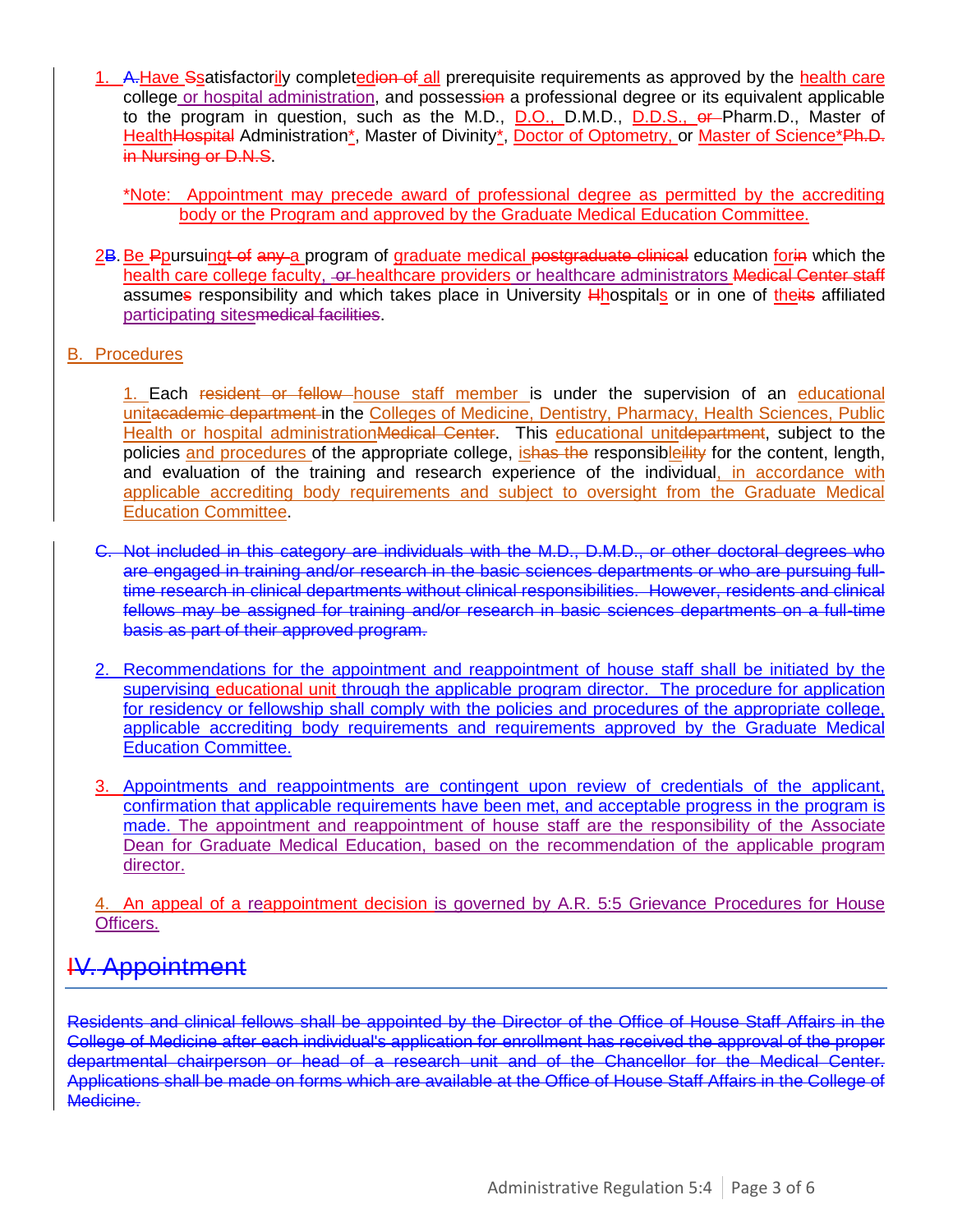# <span id="page-3-0"></span>V. Other Policies

Residents and clinical fellows are classified as House staff have status both as students and staff employees, and as such are subject to certain other University policies including but not limited to:

- The G*overning Regulations;*
- The *Administrative Regulations;*
- the *Administrative Regulation* (AR) 5:5, *Grievance Procedure for House Officers;*
- The University Senate Rules*;*
- The Code of Student Conduct:
- The Health Care Colleges Code of Student Professional Conduct; Bylaws and Rules and Regulations of the Medical Staff, and
- $\cdot$   $\cdot$   $\uparrow$  The Behavior Standards in Patient Care;
- University of Kentucky/UK HealthCare Behavioral Expectations for Service Excellence;
- Commitments to Performance; and
- UK HealthCare Policies.

### <span id="page-3-1"></span>VI. Benefits

House staffResidents and clinical fellows, in view of their classification as both students and staff, arewill be eligible for Universitycertain benefits as defined in this section.but will not be eligible for participation in the University of Kentucky Retirement Plan.

A. House staff They are responsible for all fees and premiums, unless specifically stated otherwise in this sectionexcept that for basic life insurance. Fees and premiums arewill be those currently in force, but and are subject to change as these may beare modified from time to time under the provisions of the contracts as negotiated between the University and various insurance companies or Third Party Administrators (TPAs). Specifically, they are eligible:

- BA. House staff receive For an identification card, indicating clearly the recipient's status as house staff-a resident or clinical fellow, issued without fee by Human Resourcesthe Employee Benefits Office to each individual after a signed appointment form or other appropriate documentation of eligibility of the individual has been received from the Graduate Medical Education Office of House Staff Affairs in the College of Medicine. This ID card will enable the recipient, subject to payment of applicable fees, to have access to University library facilities, recreational facilities, and check-cashing services on campus, and to make purchases with a discount at the UK bookstore, along with any other benefits to which those holding this card may become eligiblecampus bookstores.
- B. To enroll in one of the University of Kentucky employee health plans.
- C. To use the Student Health Service by paying the semester health fee (although ineligible to use student group health insurance plan).
- C. House staff are not eligible:
	- 1. To participate in the mandatory University retirement plan (*Administrative Regulation 3:1*).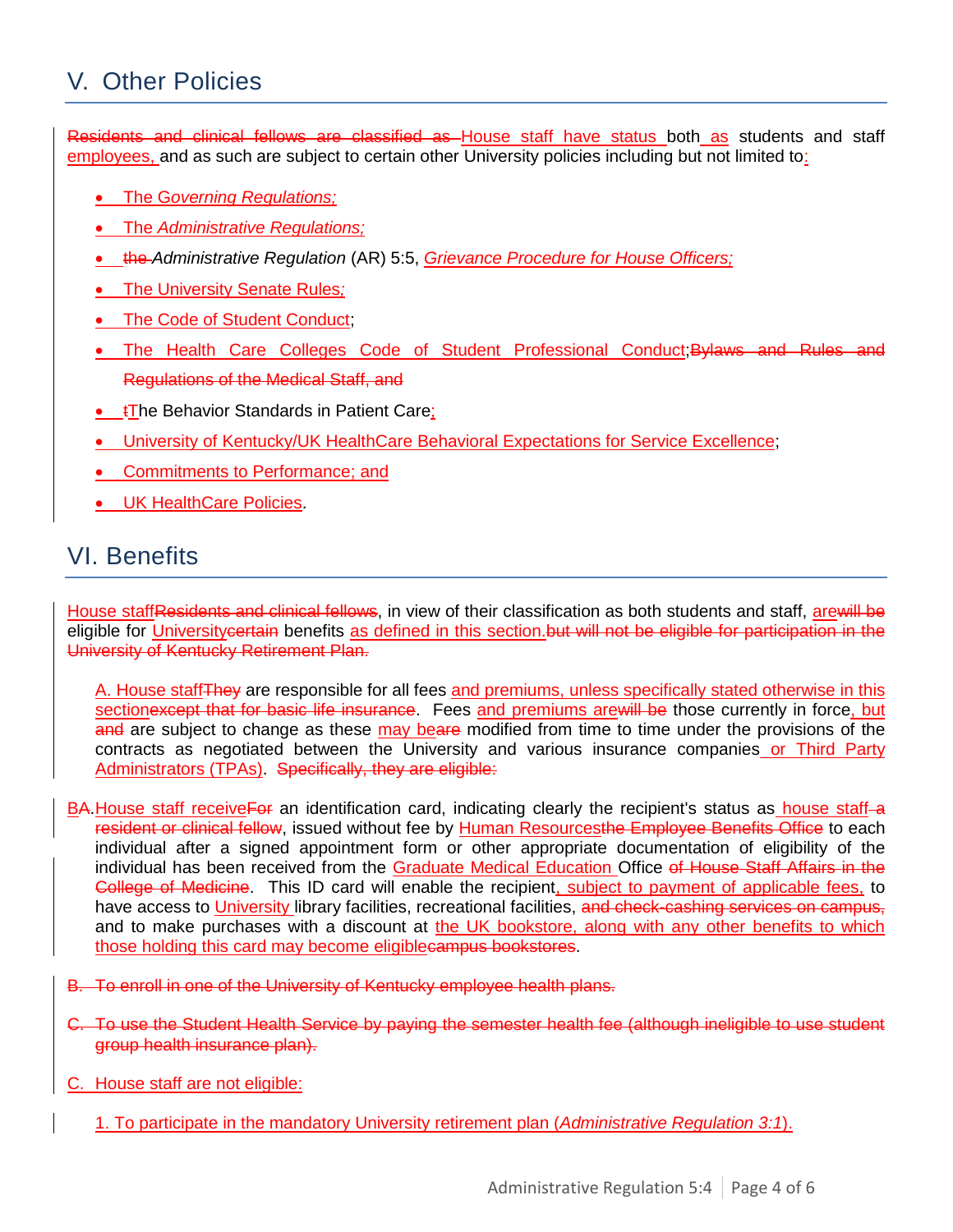2. To participate in the Student Insurance Plan and use the Student Health Service.

D. House staff are eligible:

1. To enroll in one of the University of Kentucky employee health plans and receive the University health credit. If enrolled in a health plan, house staff may participate in the University Healthtracs Program.

2. To participate in the University's Health and Wellness Program.

3. To purchase the University's dental and vision insurance.

4D. To pay the Student AthleticActivity Fee which will provide the following: Student Identification Card, allowing access to student tickets for all University-sponsored events available to students (including athletic events), library privileges, and access to check-cashing service on campus.

5E. For coverage under theby University's basic life insurance program.

6F. To purchase enroll in the University's optional life insurance program and optional spouse, sponsored dependent, or child life insurance.

7<del>G</del>. To purchase group accident insurance.

8H. For coverage under the University's Long Term Disability Plan.

9I. For coverage under theby provisions of Kentucky Worker's Compensation Act.

J. For coverage under the University's Blood Donor Program.

10K. To obtainapply for an EA parking permit.

11<sub></sub>. To participate in the voluntary tax-shelter plans offered by the University of Kentucky, including flexible spending accounts for health care or dependent care. This also includes "unmatched contributions" to the university's retirement plans.

12. To participate in the Employee Education Program and Family Education Program (Human Resources Policy and Procedure 51.0).

M. To apply for membership in the University of Kentucky Faculty Club.

13N. To apply for membership in University facilities, such as the Hilary J. Boone Center and the Spindletop Hall Alumni, Faculty, and Staff, and Alumni Club.

14O. For an entitlement to two calendar weeks ten (10) business days of vacation leave with pay the first year and to three calendar weeksfifteen (15) business days with pay of such leave for each year of appointment as house staffemployment thereafter. However, vVacation leave cannot be accumulated and carried over from one year to another. Leave shall be taken in accordance with accrediting body and specialty board requirements, and upon approval by the appropriate training program. Total allowed leave time per academic year may be influenced by accrediting body and specialty board requirements.

15P. For holiday leave with pay in accordance with University Hospital policies. Leave shall be taken upon approval by the appropriate training program. Total allowed leave time may be influenced by accrediting body and specialty board requirements.